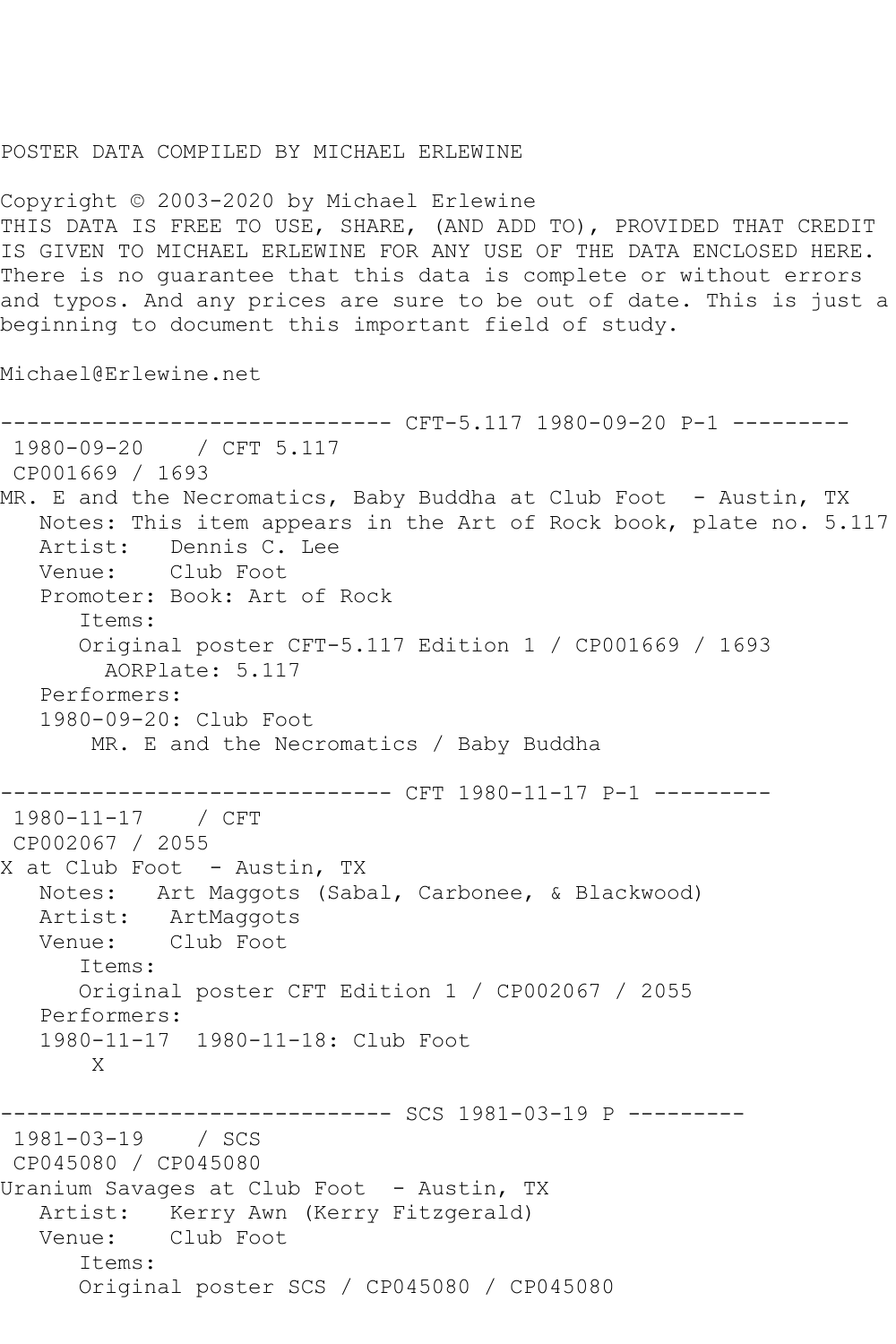Performers: 1981-03-19 1981-03-20: Club Foot Uranium Savages ------------------------------ SCS 1981-03-19 P --------- 1981-03-19 / SCS CP045373 / CP045373 Uranium Savages at Club Foot - Austin, TX Artist: Kerry Awn (Kerry Fitzgerald) Venue: Club Foot Items: Original poster SCS / CP045373 / CP045373 Performers: 1981-03-19 1981-03-20: Club Foot Uranium Savages ------------------------------ CFT 1981-05-07 P-1 --------- 1981-05-07 / CFT CP001731 / 1754 F-Systems, Rank and File at Club Foot - Austin, TX Venue: Club Foot Items: Original poster CFT Edition 1 / CP001731 / 1754 Performers: 1981-05-07: Club Foot F-Systems / Rank and File ------------------------------ 1981-05-19 P --------- 1981-05-19 / Uranium Savages at Club Foot - Austin, TX Artist: Kerry Awn (Kerry Fitzgerald)<br>Venue: Club Foot Club Foot Items: Original poster / Performers: 1981-05-19: Club Foot Uranium Savages ------------------------------ 1981-10-06 P --------- 1981-10-06 / Echo and the Bunnymen, Dark Motive at Club Foot - Austin, TX Artist: Jagmo (Nels Jacobson) Venue: Club Foot Items: Original poster /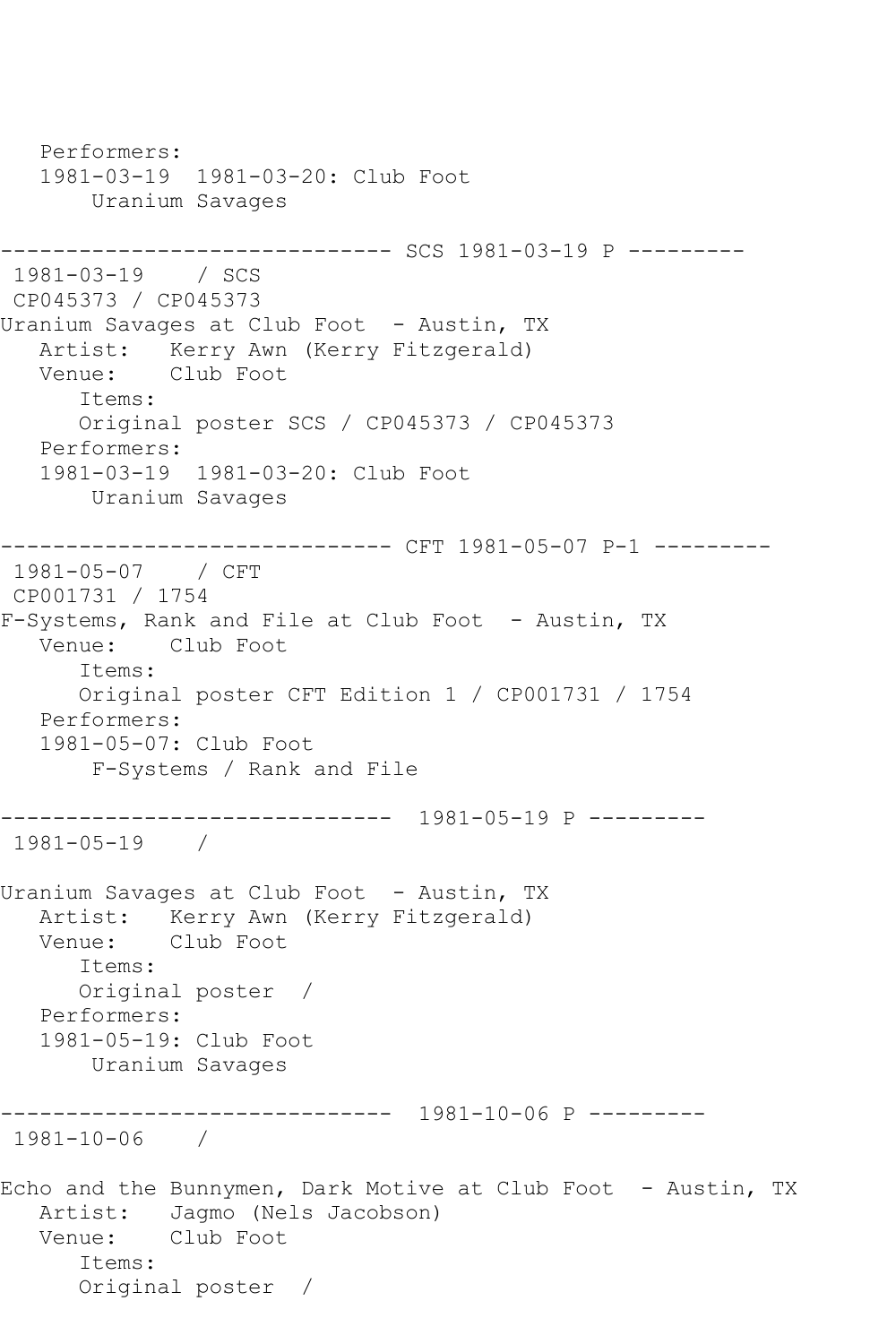```
 Performers:
    1981-10-06: Club Foot
        Echo and the Bunnymen / Dark Motive
------------------------------ 1981-12-12 P ---------
1981-12-12 / 
Club Foot in Austin, Texas
   Notes: Footprints newsletter
  Artist: Jagmo (Nels Jacobson)<br>Venue: Club Foot
           Club Foot
       Items:
       Original poster / 
   Performers:
    1981-12-12: Club Foot
------------------------------ 1981-12-19 P ---------
1981-12-19 / 
Club Foot in Austin, Texas
   Notes: Signed and number to 50
Footprints newsletter
   Artist: Jagmo (Nels Jacobson)
   Venue: Club Foot
       Items:
       Original poster / 
   Performers:
   1981-12-19: Club Foot
------------------------------ SCS 1981-zz-zz P ---------
1981-zz-zz / SCS 
CP045085 / CP045085
Club Foot - Austin, TX Bumper Sticker
  Artist: Kerry Awn (Kerry Fitzgerald)<br>Venue: Club Foot
           Club Foot
       Items:
       Original poster SCS / CP045085 / CP045085
   Performers:
   1981-zz-zz: Club Foot
------------------------------ 1982-02-17 P ---------
1982-02-17 / 
Club Foot in Austin, Texas
```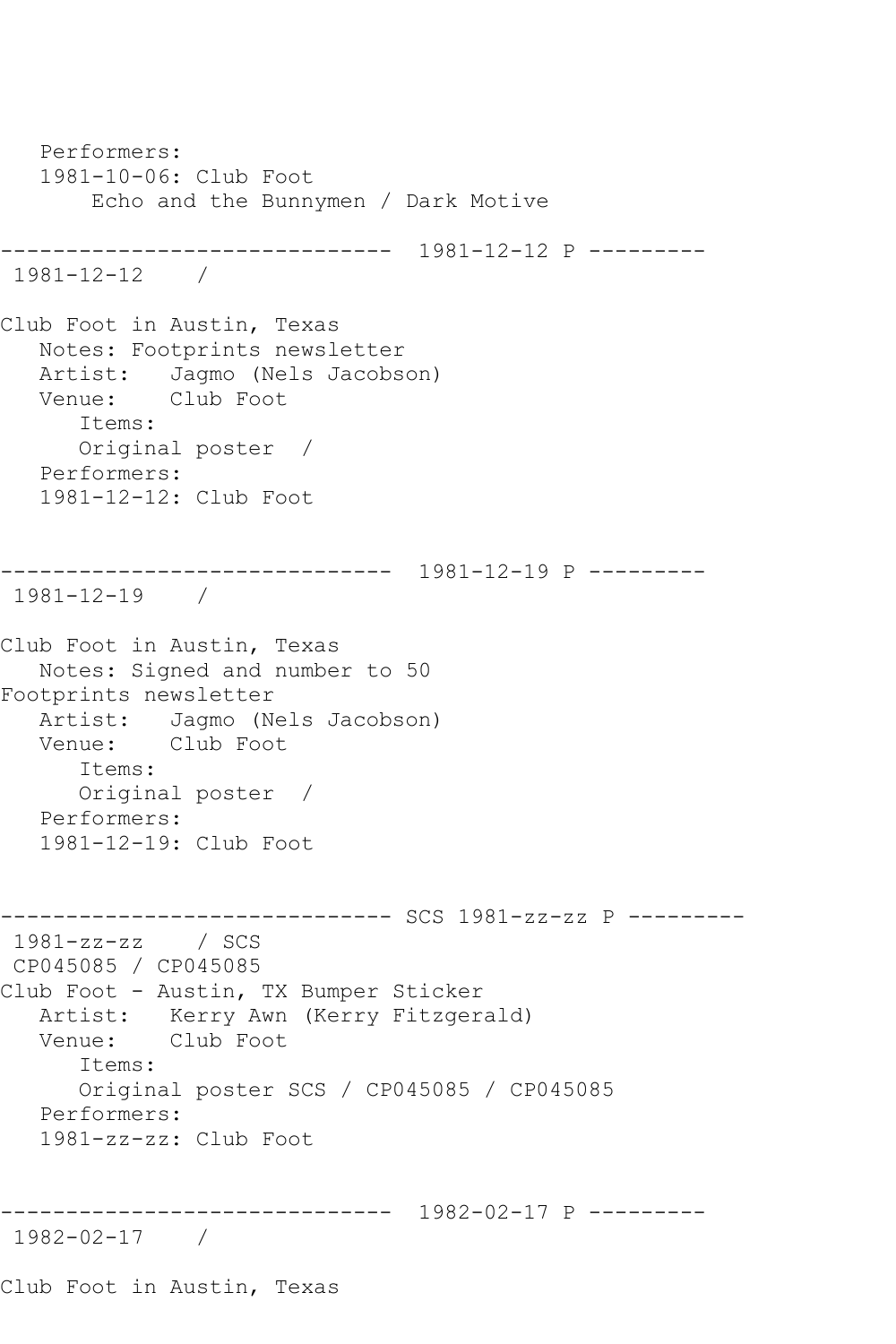Notes: Signed and number to 50 Footprints newsletter Artist: Jagmo (Nels Jacobson) Venue: Club Foot Items: Original poster / Performers: 1982-02-17: Club Foot ------------------------------ 1982-07-02 P --------- 1982-07-02 / Club Foot in Austin, Texas Notes: Footprints newsletter Artist: Jagmo (Nels Jacobson) Venue: Club Foot Items: Original poster / Performers: 1982-07-02: Club Foot ------------------------------ 1982-07-18 P --------- 1982-07-18 / Club Foot in Austin, Texas Notes: Footprints newsletter Artist: Jagmo (Nels Jacobson)<br>Venue: Club Foot Club Foot Items: Original poster / Performers: 1982-07-18: Club Foot ------------------------------ 1982-08-01 P --------- 1982-08-01 / Club Foot in Austin, Texas Notes: Footprints newsletter Artist: Jagmo (Nels Jacobson) Venue: Club Foot Items: Original poster / Performers: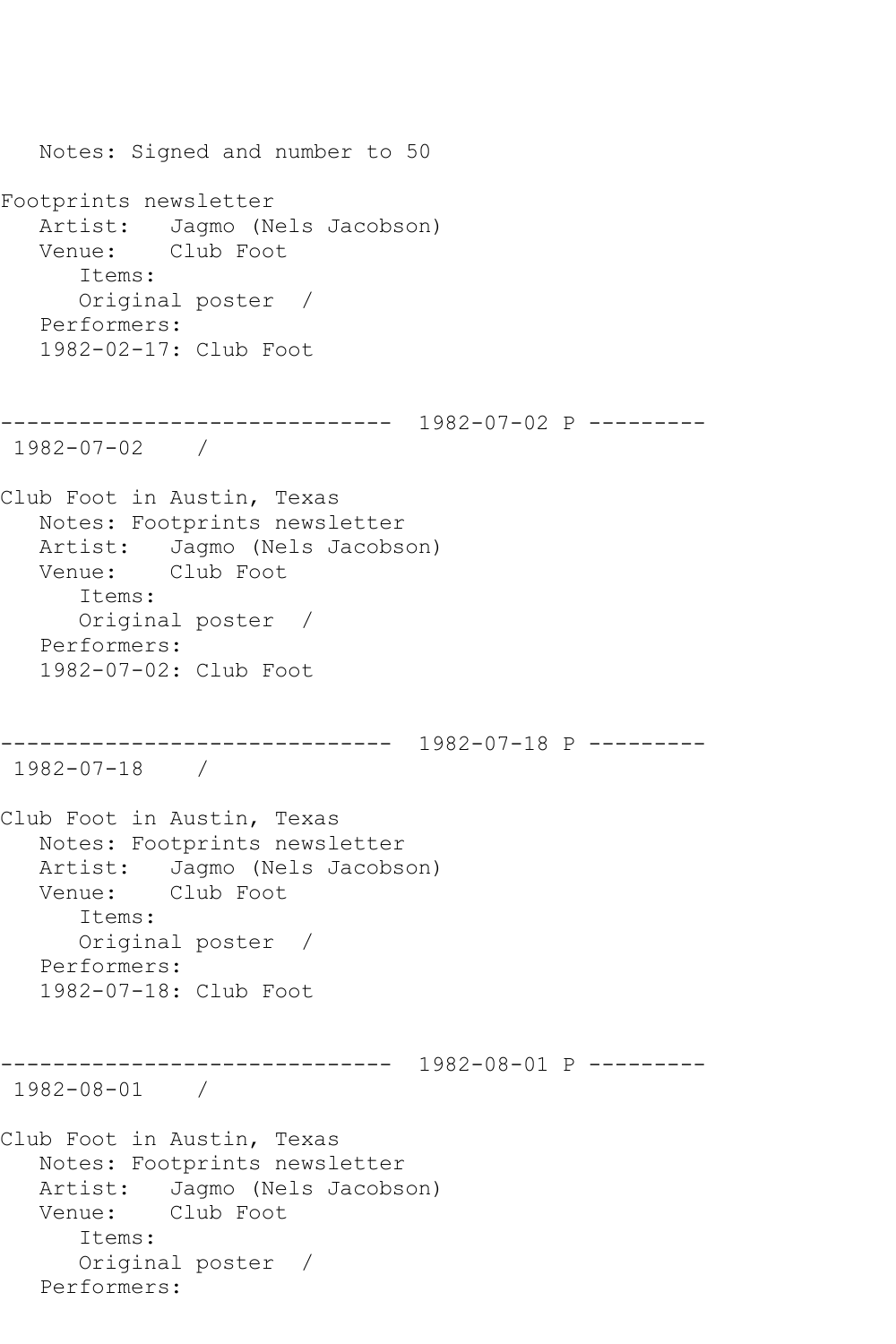1982-08-01: Club Foot

```
------------------------------ 1982-09-05 P ---------
1982-09-05 / 
CP701654 / CP701654
Stray Cats, Leroi Brothers at Club Foot - Austin, TX
   Notes: 
This item appears in the book 'The Art of Modern Rock' as AMR # 
028.6
   Artist: Frank Kozik
   Venue: Club Foot
      Items:
      Original poster / CP701654 / CP701654 (8-1/2 x 11)
   Performers:
   1982-09-05: Club Foot
       Stray Cats / Leroi Brothers
    ------------------------------ 1982-09-06 P ---------
1982-09-06 / 
Club Foot in Austin, Texas
   Notes: Footprints newsletter
   Artist: Jagmo (Nels Jacobson)
   Venue: Club Foot
      Items:
      Original poster / 
   Performers:
   1982-09-06: Club Foot
                  ------------ CFT 1982-09-14 P-1 ---------
1982-09-14 / CFT 
CP009508 / CS04253
Producers, Stephen Doster Band at Club Foot - Austin, TX
      Event: You Make the Heat
   Artist: Jagmo (Nels Jacobson)
   Venue: Club Foot
      Items:
      Original poster CFT Edition 1 / CP009508 / CS04253 (11 x 15-
1/2)
   Performers:
   1982-09-14: Club Foot
        Producers / Stephen Doster Band
------------------------------ CFT 1982-09-19 P-1 ---------
1982-09-19 / CFT
```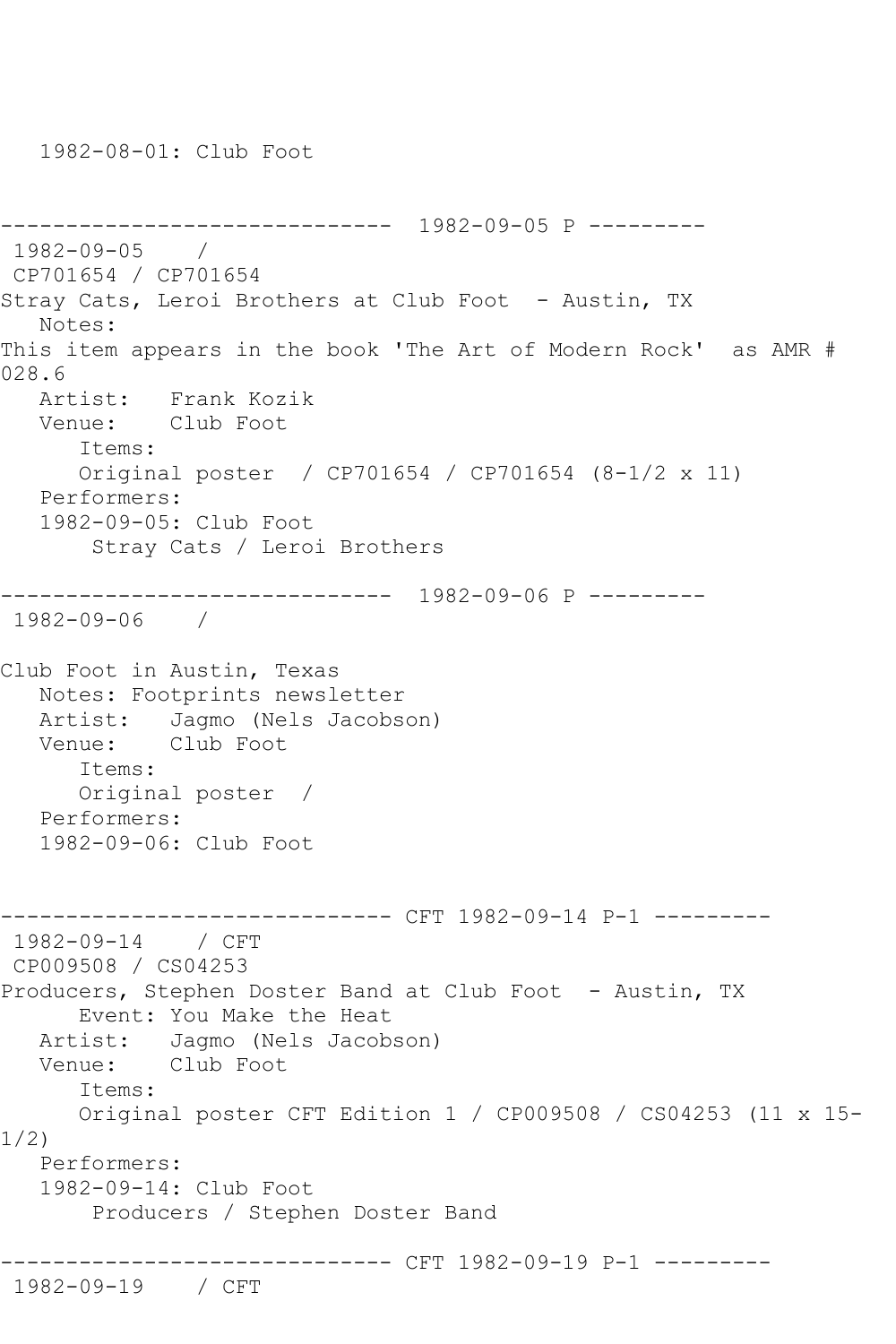CP009594 / CS04339 Translator at Club Foot - Austin, TX Artist: Jagmo (Nels Jacobson) Venue: Club Foot Items: Original poster CFT Edition 1 / CP009594 / CS04339 (8-1/2 x 11) Performers: 1982-09-19: Club Foot Translator ------------------------------ CFT-5.160 1982-11-17 P-1 --------- 1982-11-17 / CFT 5.160 CP002068 / 2056 X at Club Foot - Austin, TX Notes: Art Maggots (Sabal, Carbonee, & Blackwood) This item appears in the Art of Rock book, plate no. 5.160 Artist: ArtMaggots Venue: Club Foot Promoter: Book: Art of Rock Items: Original poster CFT-5.160 Edition 1 / CP002068 / 2056 AORPlate: 5.160 Performers: 1982-11-17 1982-11-18: Club Foot X ------------------------------ CFT 1983-01-28 P-1 --------- 1983-01-28 / CFT CP002065 / 2053 Bow Wow Wow at Club Foot - Austin, TX Notes: Art Maggots (Sabal, Carbonee, & Blackwood) Artist: ArtMaggots<br>Venue: Club Foot Club Foot Items: Original poster CFT Edition 1 / CP002065 / 2053 Performers: 1983-01-28 1983-01-29: Club Foot Bow Wow Wow ------------------------------ 1983-03-02 P --------- 1983-03-02 / King Sunny Ade, Dan del Santo at Club Foot [Austin, TX] Notes: 4 color Artist: Jagmo (Nels Jacobson) Venue: Club Foot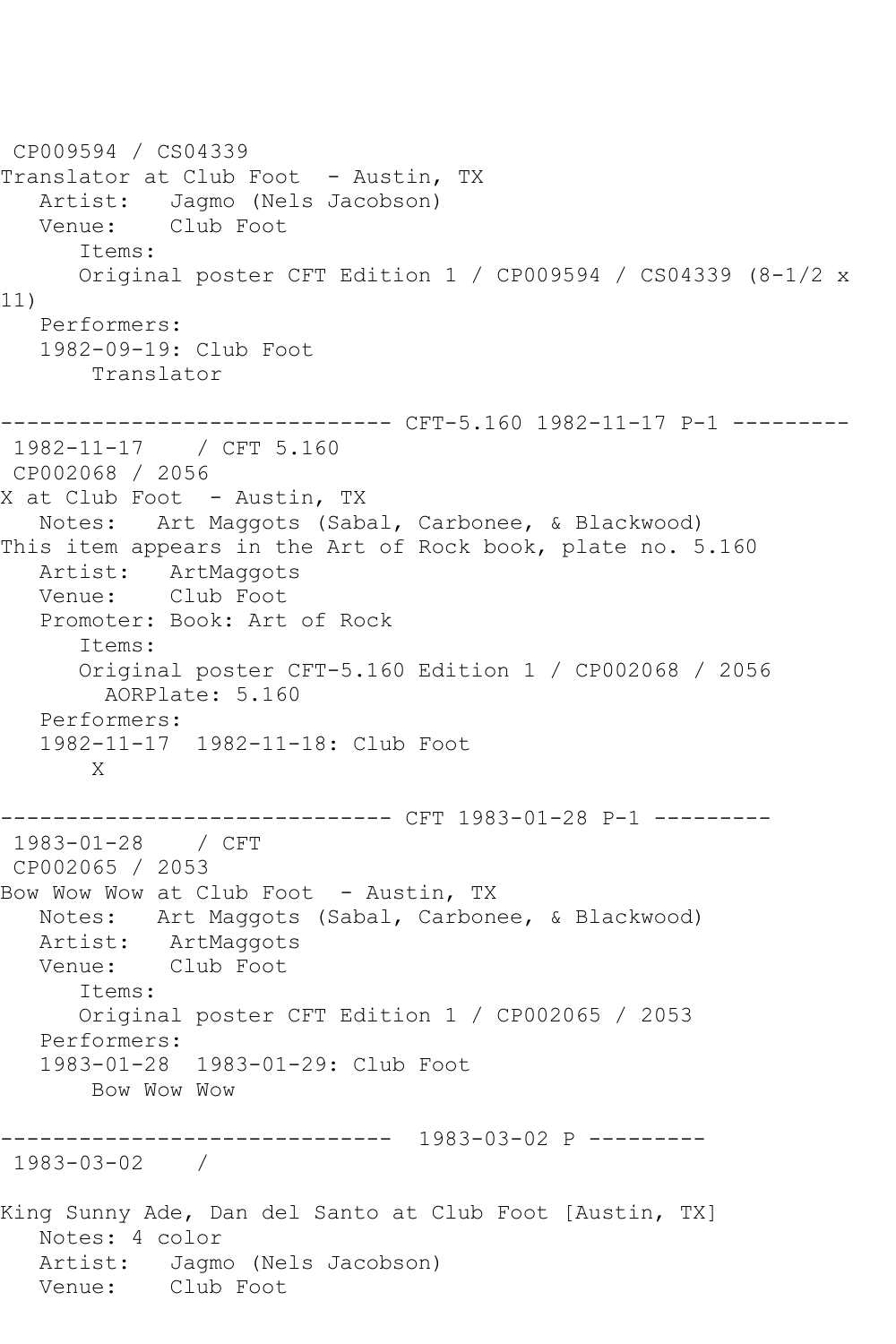Items: Original poster / Performers: 1983-03-02: Club Foot King Sunny Ade / Dan del Santo ------------- CFT 1983-03-03 P-1 ---------1983-03-03 / CFT CP009648 / CS04393 Concept, Mike Mordecai at Club Foot - Austin, TX<br>Venue: Club Foot Club Foot Items: Original poster CFT Edition 1 / CP009648 / CS04393 Performers: 1983-03-03: Club Foot Concept / Mike Mordecai / Tomas Ramierez / Extreme Heat / Angela Strehli / Van Wilks / Chinanine / Stevie Ray Vaughan / Joe Ely / Joe King Carrasco / Paul Ray / Chronicle Case Workers / Mystery Critic ------------------------------ CFT-5.070 1983-07-31 P-1 --------- 1983-07-31 / CFT 5.070 CP001666 / 1690 Social Unrest, Sleeping Dogs at Club Foot - Austin, TX Notes: This item appears in the Art of Rock book, plate no. 5.070 Artist: Eric Snowconehead Venue: Club Foot Promoter: Institute for Pragmatic Malice Items: Original poster CFT-5.070 Edition 1 / CP001666 / 1690 AORPlate: 5.070 Performers: 1983-07-31: Club Foot Social Unrest / Sleeping Dogs / Double Cross / Trial --------------- CFT 1984-11-03 P ---------1984-11-03 / CFT CP023238 / CP023238 Invertebrates, Club Foot Orchestra at Club Foot Club Foot Items: Original poster CFT / CP023238 / CP023238 (8-1/2 x 11) Performers: 1984-11-03: Club Foot Invertebrates / Club Foot Orchestra / Muskrats ------------ CFT 1985-11-08 P ---------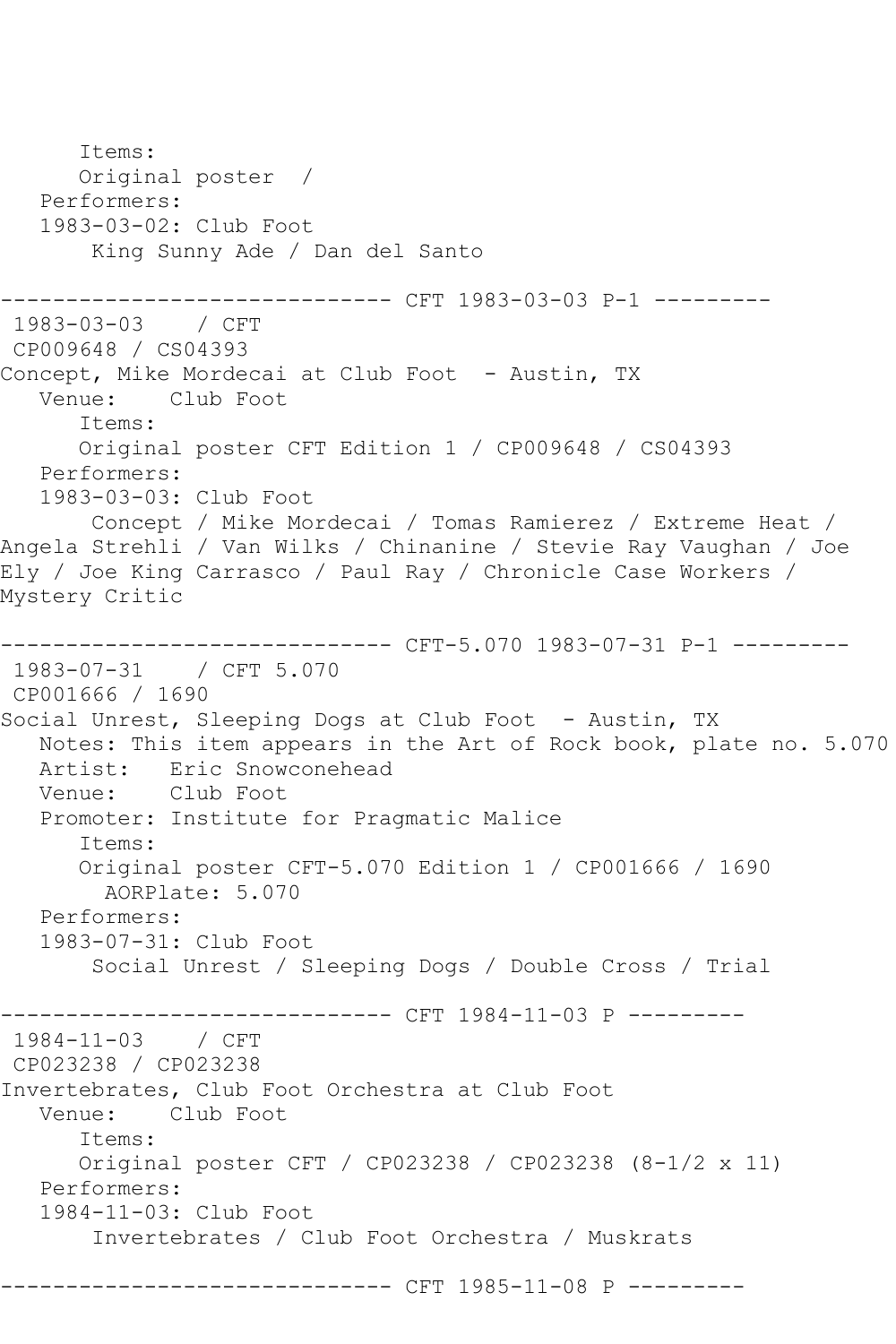1985-11-08 / CFT CP023236 / CP023236 Box O'Laffs, Catheads at Club Foot Venue: Club Foot Items: Original poster CFT / CP023236 / CP023236 (8-1/2 x 11) Performers: 1985-11-08: Club Foot Box O'Laffs / Catheads / Slovenly ------------------------------ CFT 1993-09-05 P-1 --------- 1993-09-05 / CFT CP021211 / XM19930905 Stray Cats, Leroi Brothers at Club Foot - Austin, TX Venue: Club Foot Items: Original poster CFT Edition 1 / CP021211 / XM19930905 CFT / NONE / XM1993090 Performers: 1993-09-05: Club Foot Stray Cats / Leroi Brothers ------------------------------ CFT 19zz-02-17 P-1 --------- 19zz-02-17 / CFT CP009596 / CS04341 Waitresses, Uh Ohs at Club Foot - Austin, TX<br>Venue: Club Foot Club Foot Items: Original poster CFT Edition 1 / CP009596 / CS04341 Performers: 19zz-02-17: Club Foot Waitresses / Uh Ohs ------------------------------ CFT 19zz-07-12 P-1 --------- 19zz-07-12 / CFT CP001623 / 1645 Vktms, Tools at Club Foot - Austin, TX Artist: J. Osborne Venue: Club Foot Items: Original poster CFT Edition 1 / CP001623 / 1645 Performers: 19zz-07-12: Club Foot Vktms / Tools / Bay of Pigs ------------------------------ CFT 19zz-07-17 P-1 --------- 19zz-07-17 / CFT